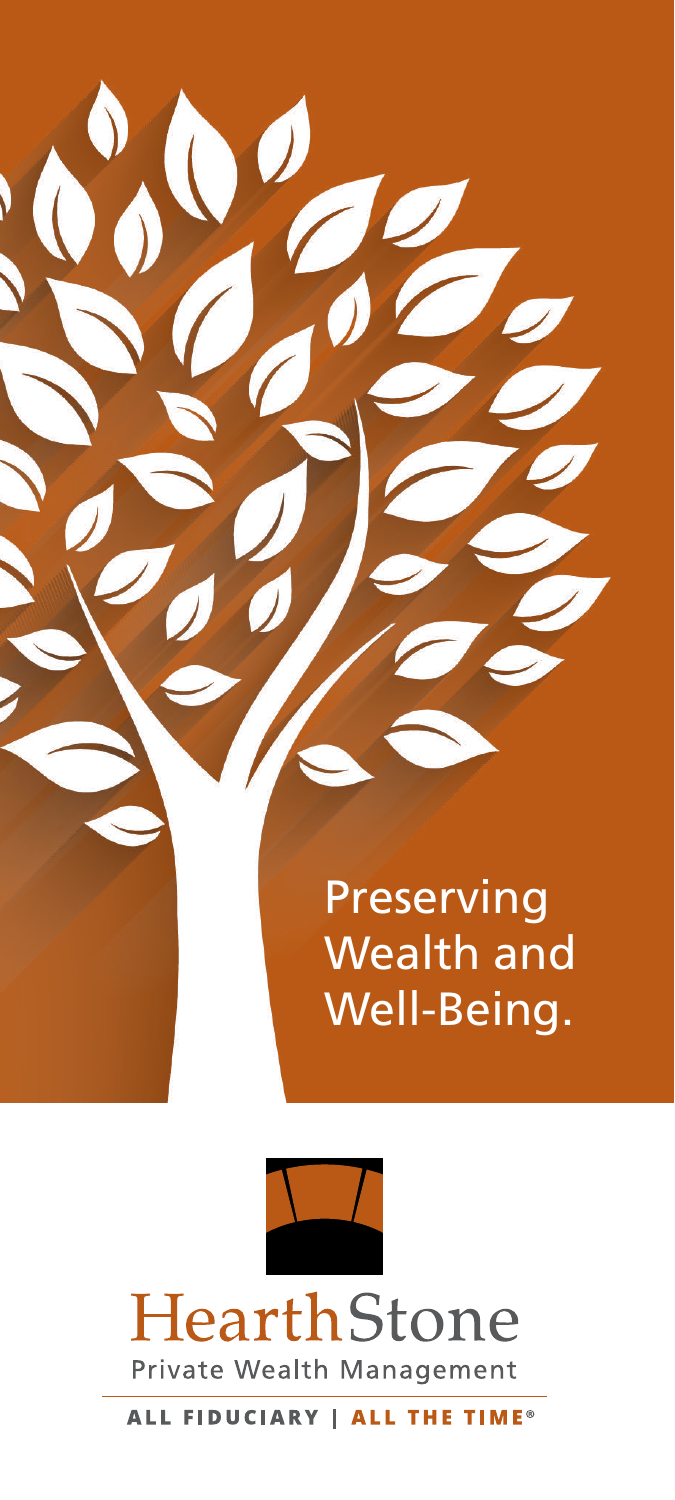# Who is HearthStone?

Preserving wealth and well-being is HearthStone's mission. As an independent investment management and financial planning firm, HearthStone works to help clients make intelligent financial decisions that enhance their life, work, family, and future.

Paul Hynes, HearthStone's founder and CEO, left a 22-year career with a major Wall Street investment firm in search of a better way to serve his clients. As an investment advisor, HearthStone has a fiduciary responsibility to always put clients' interests first. That's the essence of its pledge:

#### **All Fiduciary. All the Time.**

## **What is a Fiduciary?\***

- **• Held to the fiduciary duty of care, the highest standard of care to act in the client's best interest**
- **• Provides objective advice**
- **• Avoids conflicts of interest**
- **• Conducts due diligence**
- **• Receives no hidden compensation**

**\*Not all financial advisers are held to a fiduciary duty.**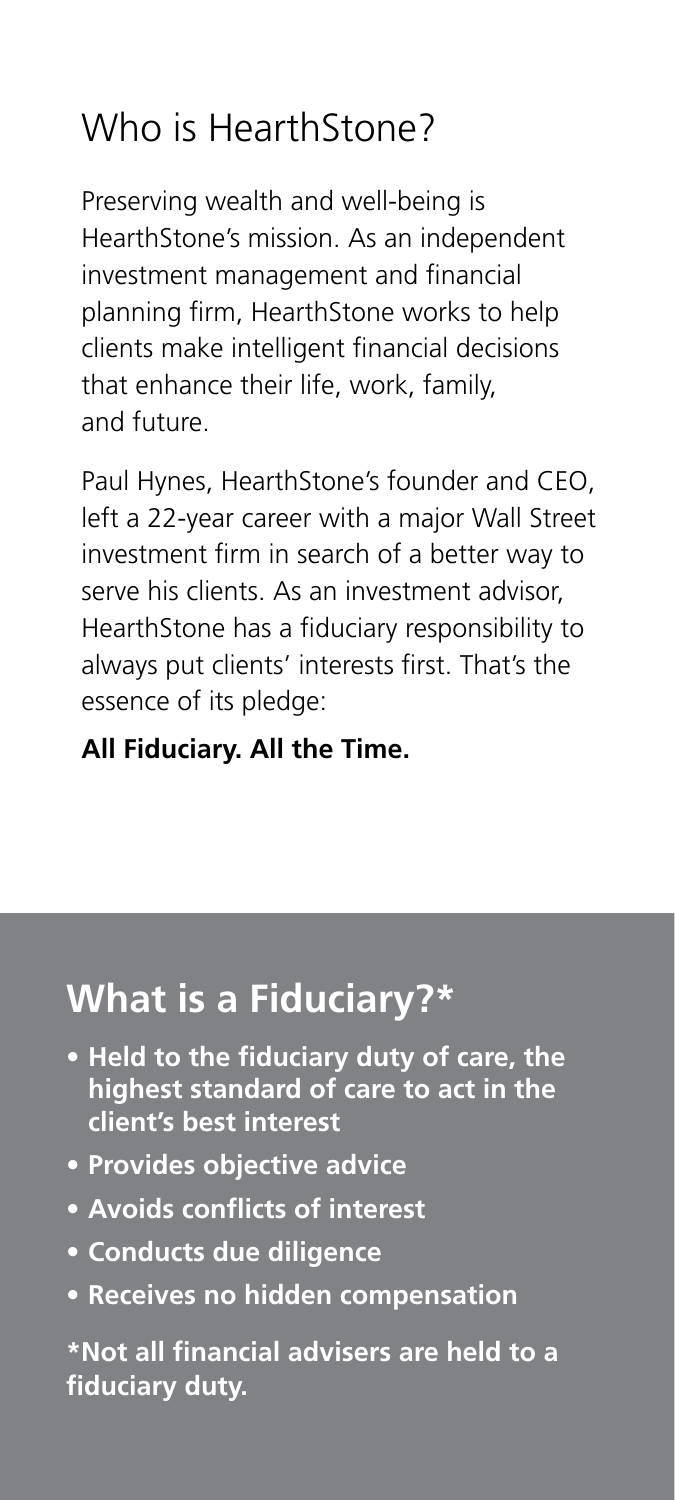## Plan. Invest. Manage. **Investment Management**

HearthStone provides custom portfolio management for affluent families, executives, business owners, physicians, trustees and professional fiduciaries. Portfolios are designed around an investment policy that reflects the client's objectives, income needs, and financial goals. A thirdparty financial institution holds and safeguards client assets, executes trades and other account transactions, and provides monthly statements and 24/7 online access.

#### **Financial Planning**

Financial planning is a defining service, led by Paul Hynes, a C**ERTIFIED** F**INANCIAL** P**LANNER**™ (CFP ®) professional. HearthStone's custom financial plans address a breadth of considerations about clients' financial futures. These range from income and cash flow analysis, college savings and retirement, to lifestyle choices and legacy planning. HearthStone collaborates with the client's attorney, CPA, and other advisors in ensuring that the financial planning process is complete and client-centered.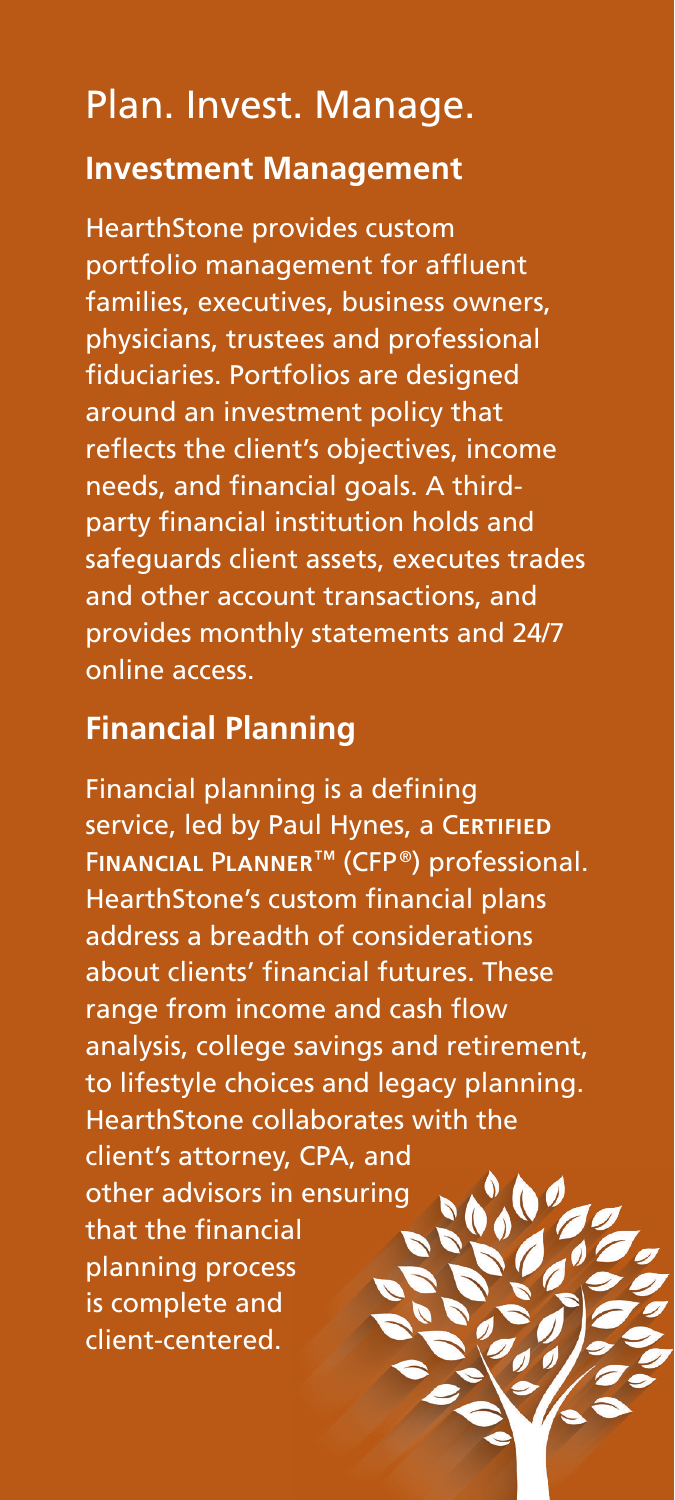### How does HearthStone work to create value?

- Develops a well-diversified, global investment portfolio
- Uses low-cost investments available to institutional investors
- Re-balances portfolios to manage risk and volatility
- Applies tax-optimized investing through asset location, tax-loss harvesting, and withdrawalorder strategies
- Coaches clients in managing the emotional challenges that can result in costly financial mistakes
- Keeps clients informed with portfolio performance reviews and periodic updates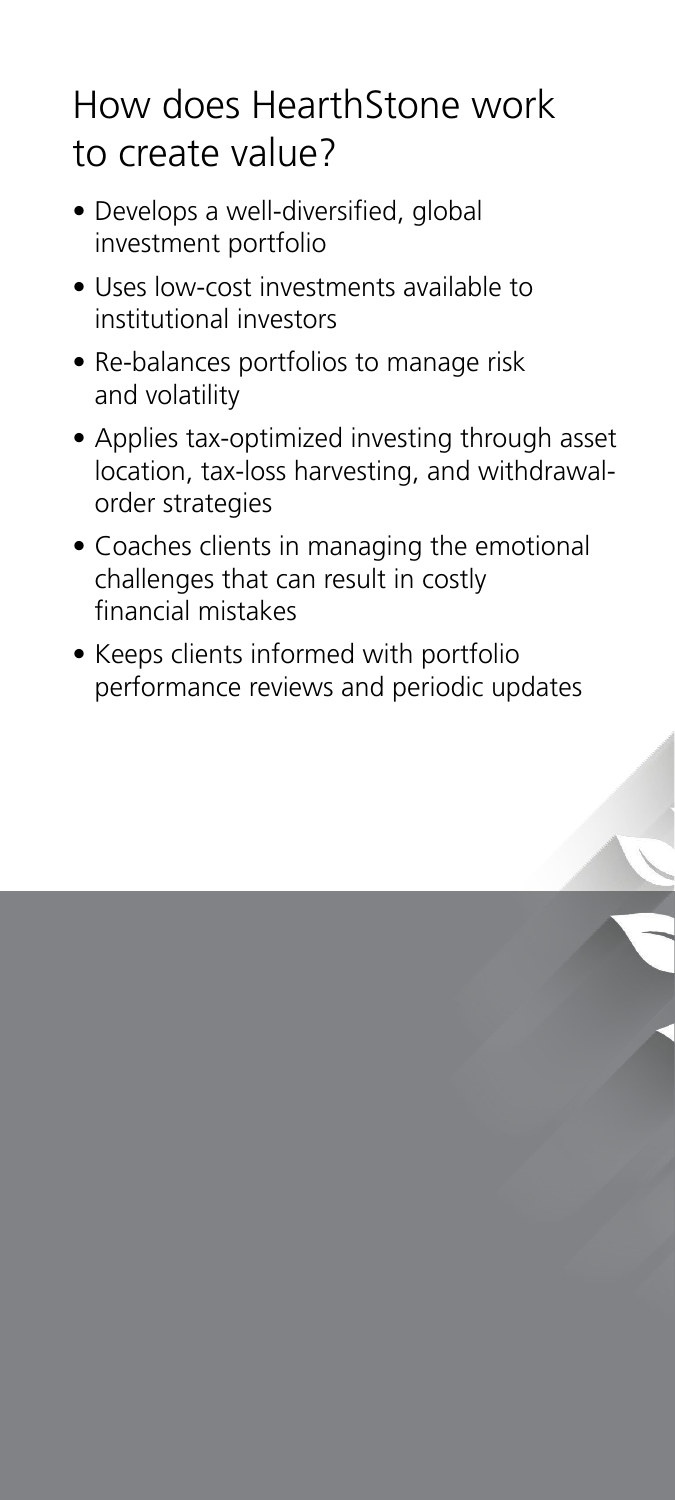**HearthStone's depth of financial advisory experience is only one part of the picture.**

*"We care deeply about you, your family, your business, your future generation, and your legacy. We devote all of our knowledge, competency, integrity, and flexibility to helping you maintain your wealth and live out your best life possible."*

**Paul Hynes, Founder and CEO**